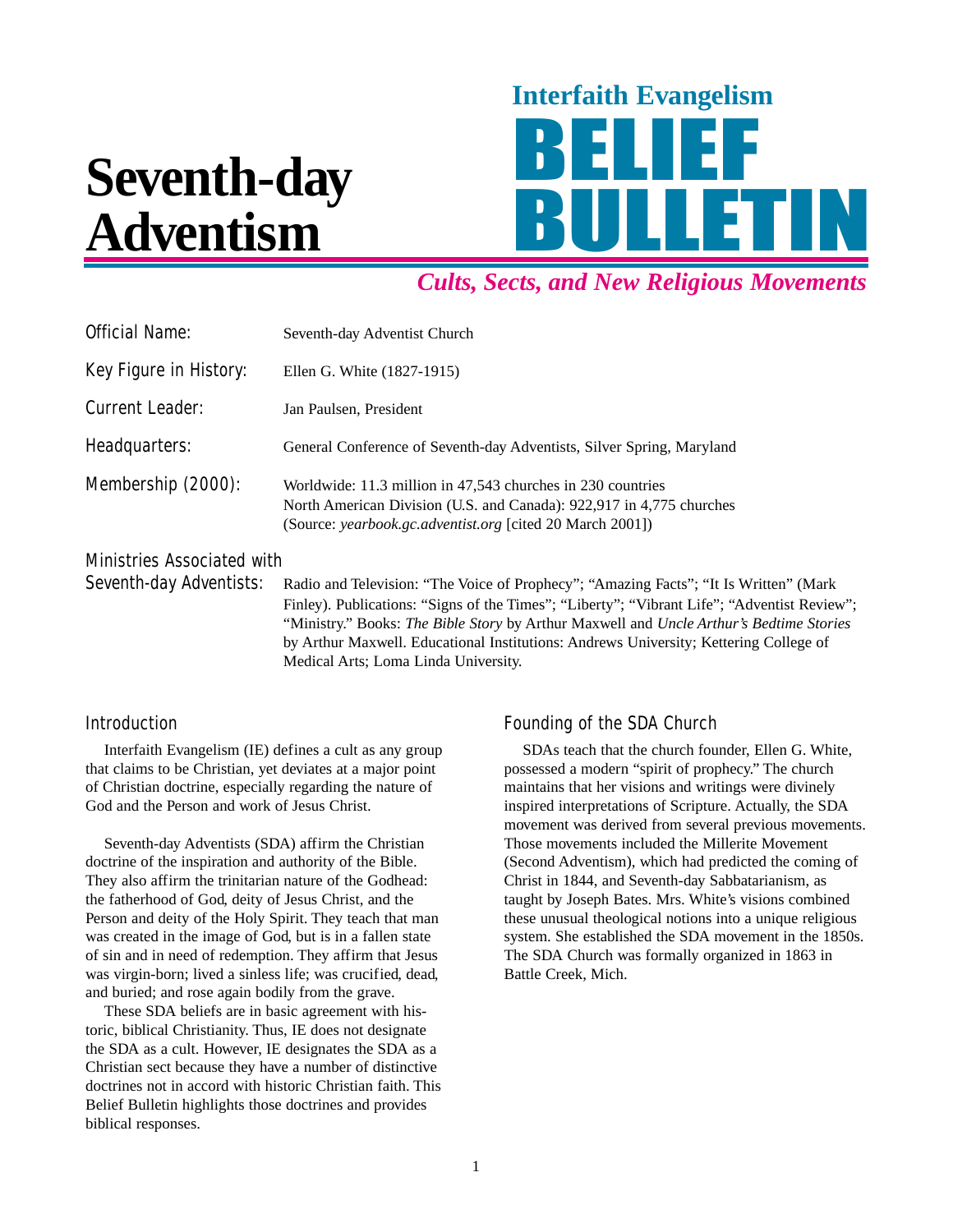#### The Remnant Church

The SDA Church teaches that Christianity in its original form was corrupted in the centuries after the New Testament era by apostate Roman Catholic popes. The sign of this apostasy was the shifting of the sabbath day from the seventh to the first day of the week. Throughout history, a small, faithful group of Christians has maintained true worship. Today the "remnant" church is the SDA Church.

**Response:** The church consists of the body of believers in Christ. It is the body of Christ in which the gospel is proclaimed, Christians are nurtured in their faith, and gifts of the Spirit are exercised. No single organization can claim exclusive title as the true or remnant church. The church includes all the redeemed of all ages (Matt. 16:15-19; Rom. 12:4-5; 1 Cor. 12—14; Eph. 1:22-23; 3:21; 4:4-13).

#### The Seventh-day Sabbath

The SDA Church teaches that the biblical sabbath must be observed on the seventh day of the week (Friday evening until Saturday evening) in accordance with Old Testament law. It maintains that the New Testament church observed the sabbath which is the "seal" of God's law. Those Christians who worship on Sunday are in error and, in the last days, will bear the "mark of the beast," which they consider to be Sunday worship.

**Response:** The New Testament church met on the "Lord's Day" (first day of the week) as a memorial of Christ's resurrection. The SDA Church's insistence that sabbath-keeping is mandatory for Christians is unwarranted. The claim that Sunday worship is the mark of the beast is unfounded. Salvation and commitment to Christ are not demonstrated by adherence to external legalities (Rom. 13:8-10, 14:4-13; 1 Cor. 16:2; Gal. 4:9-11; Col. 2:13-17).

#### Salvation Maintained by Works

The SDA Church publicly states its belief that salvation is by grace through faith in Jesus Christ. However, SDA teaching often implies that certain outward acts of righteousness are necessary to maintain one's assurance of salvation, especially observance of the seventh-day sabbath. SDA members also are expected to observe strict dietary regulations and to abstain from alcohol, drugs, and tobacco.

**Response:** The SDA Church's emphasis on a healthy lifestyle is commendable. However, salvation is entirely a result of grace through faith in Jesus Christ as one's Savior and Lord. Good works result from one's assurance of eternal security through Christ's finished work (John 10:28-29; Rom. 8:1-2, 35-39; Eph. 1:13-14; 2:8-10; 2 Tim. 1:12).

#### The Investigative Judgment

The SDA Church teaches that the true "holy of holies" sanctuary of God is in heaven where, in 1844, Jesus began the second phase of His atoning ministry. This second phase, called the "investigative judgment," involves an examination of the dead to determine if they are worthy of being part of the first resurrection, and to determine who among the living are abiding in Christ and keeping God's commandments.

**Response:** The Bible makes no reference to the SDA's idea of two stages in God's plan of redemption. The SDA assertion that Christ entered the sanctuary in 1844 is unwarranted. Christ accomplished the totality of His redemptive work on the cross and in His resurrection. Salvation is assured by God's grace through faith in Christ (John 5:24; Rom. 5:6-10; 8:1; Col. 1:20-22; Heb. 1:3; 9:27; 1 John 5:11-13).

#### Death Is a State of Unconscious "Sleep"

The SDA Church teaches that people who have died are in an unconscious, sleep-like, state. Believers are awaiting the appearance of Christ when they will be resurrected and caught up to meet the Lord. The unrighteous wicked will be resurrected and judged after the millennium.

**Response:** The Bible implies that Christians' spirits go to be with Christ at death. Believers live in a conscious, interim state with the Lord, waiting for the day when they will accompany Him at His return. At that time, they will be reunited with their resurrected glorified bodies (John 11:25-26; 2 Cor. 5:8; Phil. 1:23; 1 Thess. 4:13-18; 2 Tim. 1:10).

#### The Second Coming

The SDA Church teaches that we are in the last days. They do not set a date for the second coming, but imply that it will be soon. Bible prophecy can be understood from world history, as interpreted by Mrs. White. The SDA remnant church is proclaiming the final call for all people to prepare for the coming of Christ. They believe certain, specific signs will precede the end, especially a worldwide legal requirement for Sunday worship, the mark of the beast.

**Response:** Jesus will indeed return physically to close the age and judge mankind. Believers are to be ready at any moment for the Lord's return. Mrs. White's interpretations of the prophetic biblical writings are questionable (Matt. 24:4-7,14,32-51; Mark 13:32; Acts 1:7; 1 Thess. 5:1-11).